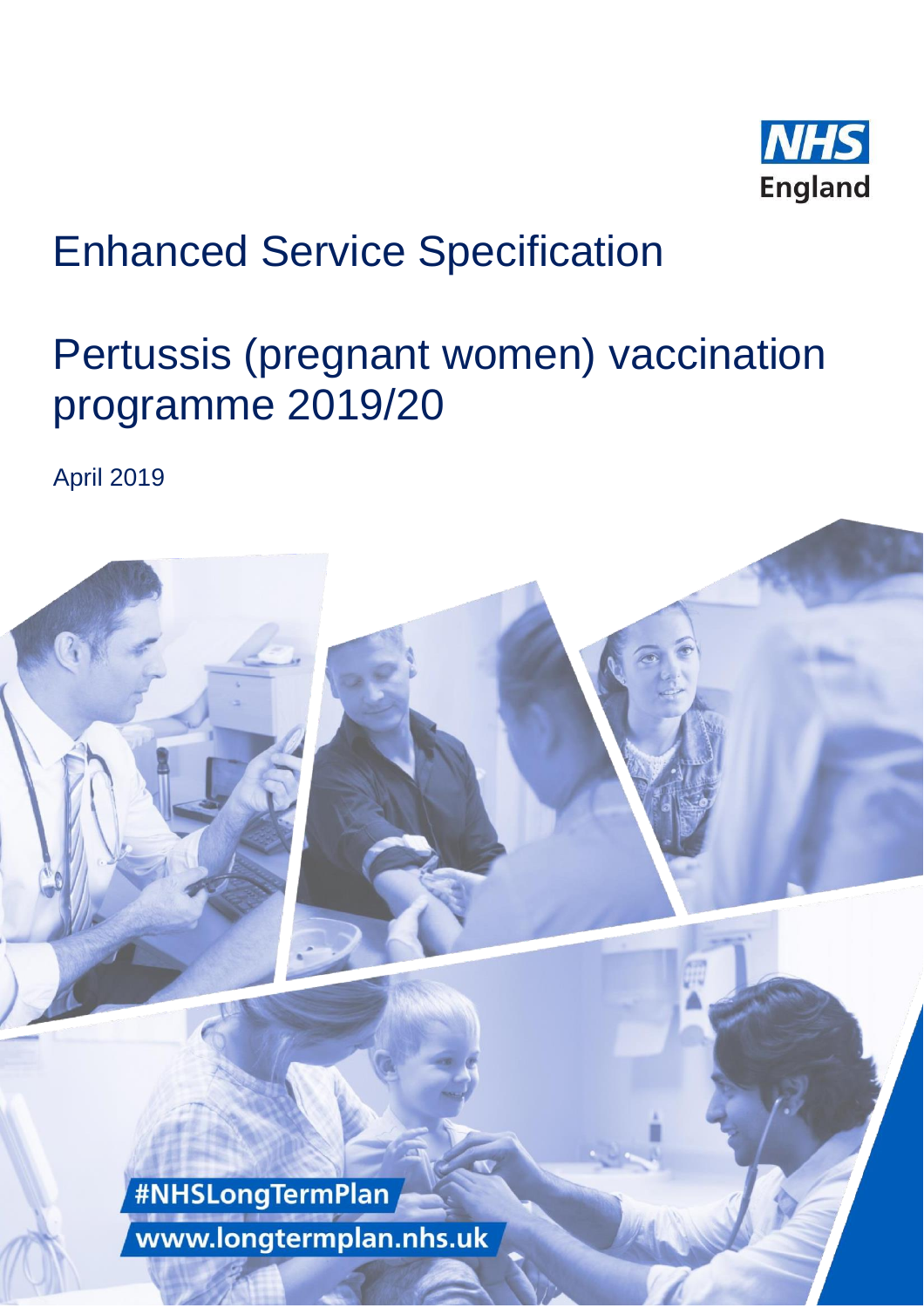#### **NHS England INFORMATION READER BOX**

| <b>Directorate</b> |
|--------------------|
| ▎<br>Medical       |
| <b>Nurojna</b>     |

Finance

Medical **Conference Conference Conference Conference Conference Conference Conference Conference Conference Conference Conference Conference Conference Conference Conference Conference Conference Conference Conference Conf** 

**Strategy & Innovation** 

| <b>Publishing Approval Reference:</b>        | 000418                                                                                                                                                                                                                                                                                                                                                                                                                                                                                                                            |  |
|----------------------------------------------|-----------------------------------------------------------------------------------------------------------------------------------------------------------------------------------------------------------------------------------------------------------------------------------------------------------------------------------------------------------------------------------------------------------------------------------------------------------------------------------------------------------------------------------|--|
| <b>Document Purpose</b>                      | Resources                                                                                                                                                                                                                                                                                                                                                                                                                                                                                                                         |  |
| <b>Document Name</b>                         | Enhanced Service Specification Pertussis (pregnant women) vaccination<br>programme 2019/20                                                                                                                                                                                                                                                                                                                                                                                                                                        |  |
| Author                                       | <b>NHS England</b>                                                                                                                                                                                                                                                                                                                                                                                                                                                                                                                |  |
| <b>Publication Date</b>                      | 29 March 2019                                                                                                                                                                                                                                                                                                                                                                                                                                                                                                                     |  |
| <b>Target Audience</b>                       | NHS England Regional Directors, NHS England Directors of<br>Commissioning Operations, GPs                                                                                                                                                                                                                                                                                                                                                                                                                                         |  |
| <b>Additional Circulation</b><br>List        | CCG Clinical Leaders, CCG Accountable Officers, Communications<br>Leads                                                                                                                                                                                                                                                                                                                                                                                                                                                           |  |
| <b>Description</b>                           | All GMS practices are expected to provide essential and those additional<br>services they are contracted to provide to all their patients. This<br>Enhanced Service (ES) specification outlines more specialised services<br>to be provided. The specification of this service is designed to cover the<br>enhances aspects of clinical care. No part of the specification by<br>commission, ommission or implication defines or redefines essential or<br>additional services. This Enhanced Service is directed at GP practices |  |
| <b>Cross Reference</b>                       | <b>NA</b>                                                                                                                                                                                                                                                                                                                                                                                                                                                                                                                         |  |
| <b>Superseded Docs</b><br>(if applicable)    | <b>NA</b>                                                                                                                                                                                                                                                                                                                                                                                                                                                                                                                         |  |
| <b>Action Required</b>                       | <b>NA</b>                                                                                                                                                                                                                                                                                                                                                                                                                                                                                                                         |  |
| <b>Timing / Deadlines</b><br>(if applicable) | <b>NA</b>                                                                                                                                                                                                                                                                                                                                                                                                                                                                                                                         |  |
| <b>Contact Details for</b>                   | <b>NHS England</b>                                                                                                                                                                                                                                                                                                                                                                                                                                                                                                                |  |
| further information                          | <b>GP Contracts Team</b><br><b>Quarry House</b>                                                                                                                                                                                                                                                                                                                                                                                                                                                                                   |  |
|                                              | Quarry Hill                                                                                                                                                                                                                                                                                                                                                                                                                                                                                                                       |  |
|                                              | Leeds                                                                                                                                                                                                                                                                                                                                                                                                                                                                                                                             |  |
|                                              | LS2 7UE                                                                                                                                                                                                                                                                                                                                                                                                                                                                                                                           |  |
|                                              | england.gpcontracts@nhs.net                                                                                                                                                                                                                                                                                                                                                                                                                                                                                                       |  |
| <b>Document Status</b>                       |                                                                                                                                                                                                                                                                                                                                                                                                                                                                                                                                   |  |
|                                              | This is a controlled document. Whilst this document may be printed, the electronic version posted on                                                                                                                                                                                                                                                                                                                                                                                                                              |  |

the website is the controlled copy. Any printed copies of this document are not controlled. As a controlled document, this document should not be saved onto local or network drives but should always be accessed from the website.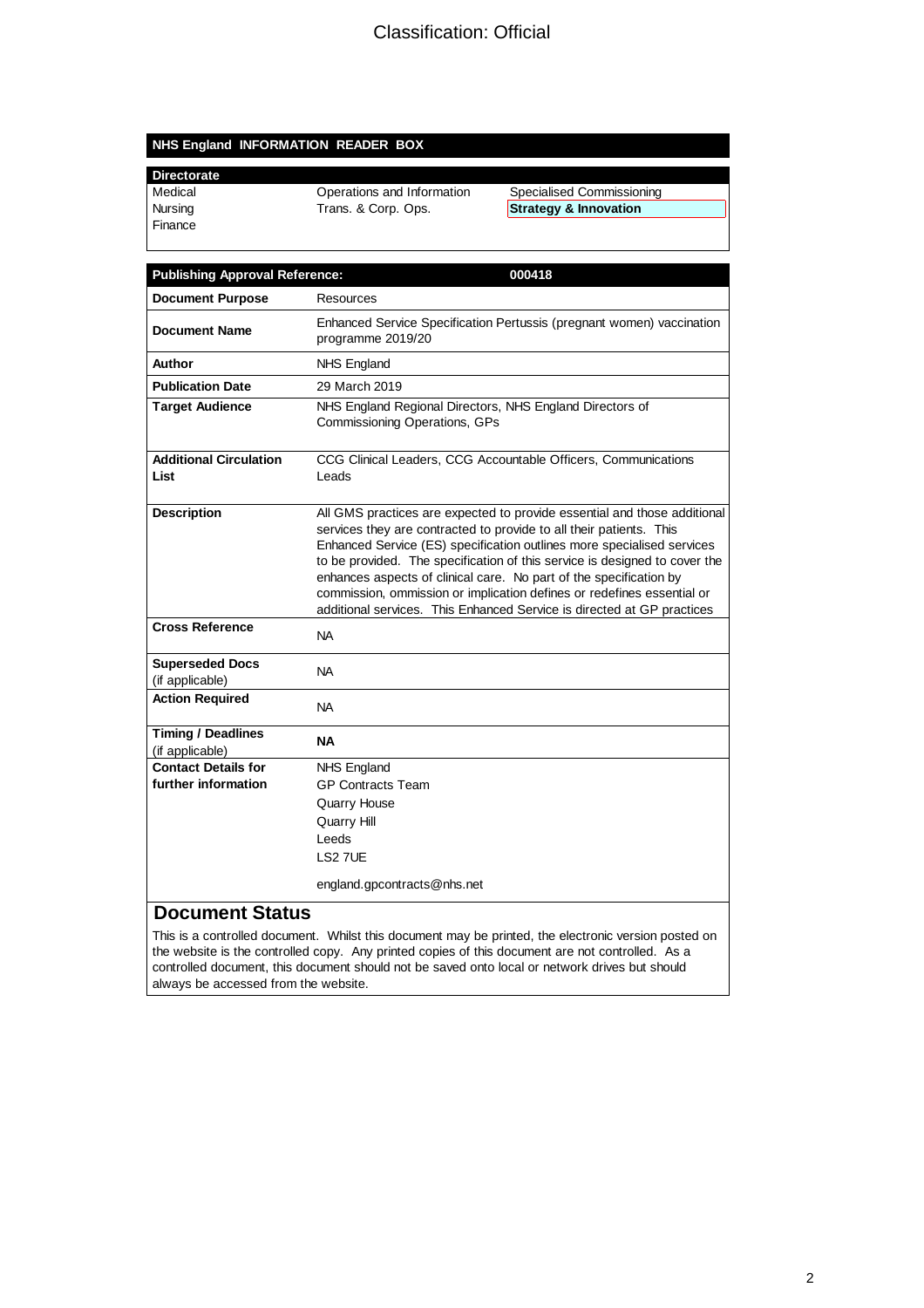# **Enhanced Service Specification**

#### **Pertussis (pregnant women) vaccination programme**

Version number: 1

First published: 29/03/2019

Prepared by: NHS England

Classification: Official

Gateway publication reference: 000418

#### **Equalities and health inequalities statement**

"Promoting equality and addressing health inequalities are at the heart of NHS England's values. Throughout the development of the policies and processes cited in this document, we have:

- given due regard to the need to eliminate discrimination, harassment and victimisation, to advance equality of opportunity, and to foster good relations between people who share a relevant protected characteristic (as cited under the Equality Act 2010) and those who do not share it;
- given regard to the need to reduce inequalities between patients in access to, and outcomes from, healthcare services and in securing that services are provided in an integrated way where this might reduce health inequalities."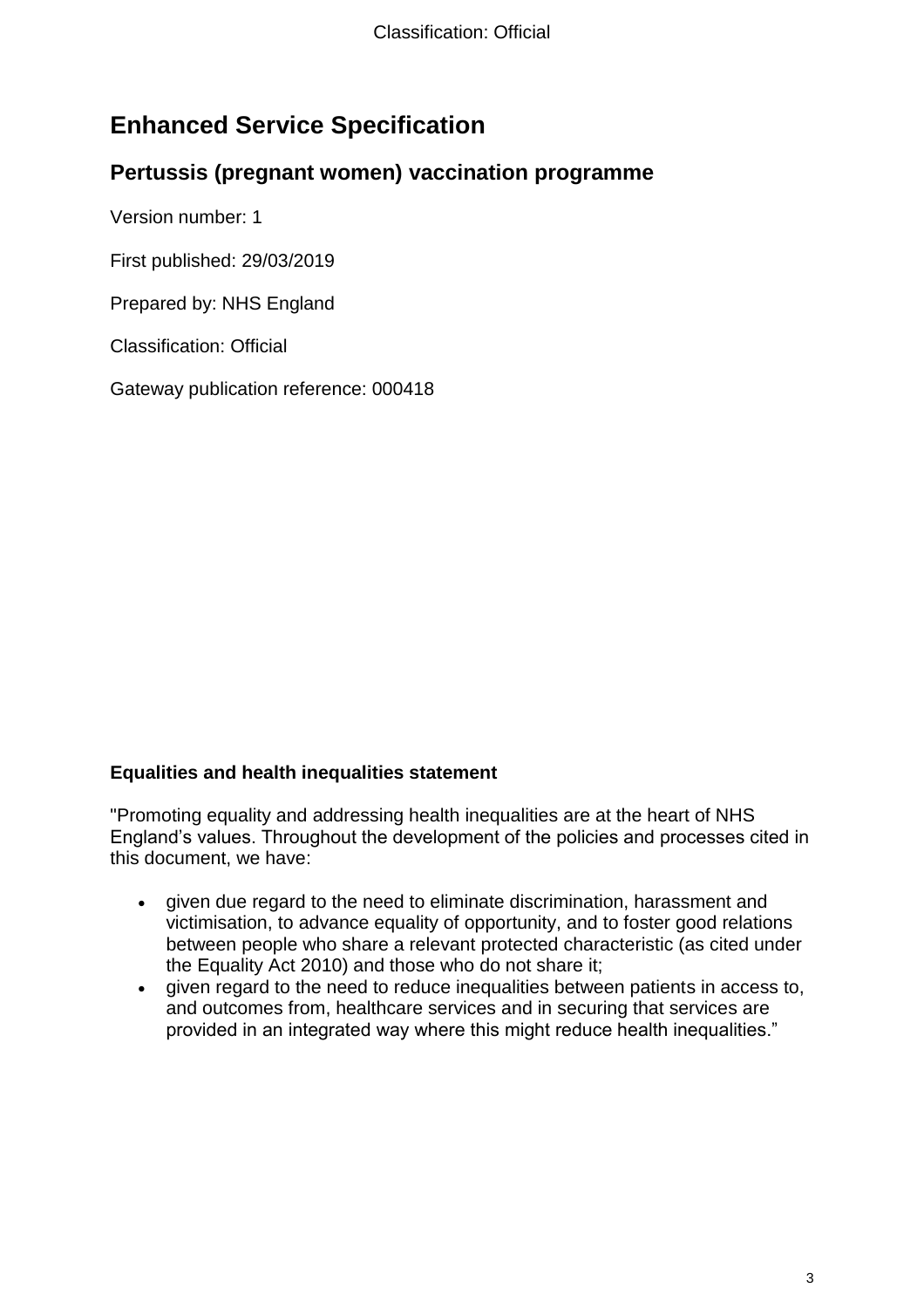# **Contents**

[Annex: Administrative provisions relating to payments…](#page-13-0)………….……... 14

**Please be aware that all aspects of this service specification outline the requirements for this programme. As such, commissioners and practices should ensure they have read and understood all sections of this document as part of the implementation of this programme.** 

**Practices are advised that to ensure they receive payment, particular attention should be paid to the payment and validation terms. Practices will need to ensure they understand and use the designated clinical codes as required to ensure payment.** 

<span id="page-3-0"></span>**Other formats of this document are available on request. Please send your request to: [england.gpcontracts@nhs.net](mailto:england.gpcontracts@nhs.net)**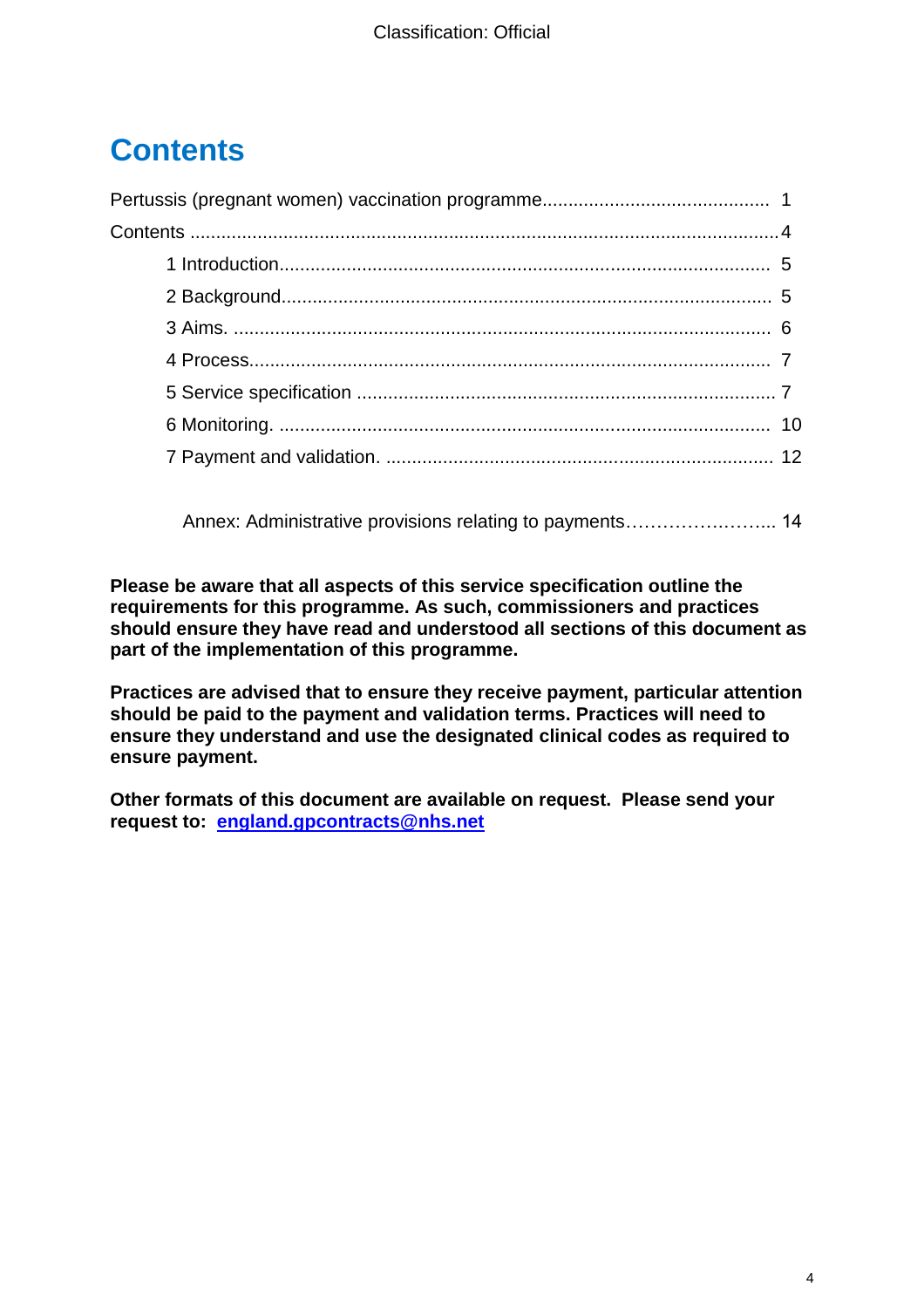# **1 Introduction**

- 1.1 All GP practices must to provide essential and those additional services they are contracted to provide to all their patients. This enhanced service (ES) specification outlines more specialised services to be provided. The specification of this service is designed to cover the enhanced aspects of clinical care, all of which are beyond the scope of essential services. No part of the specification by commission, omission or implication defines or redefines essential or additional services.
- 1.2 This ES<sup>1</sup> is directed at GP practices<sup>2</sup> delivering vaccination and immunisation services in England.
- 1.3 This ES is agreed between NHS England and the British Medical Association's (BMA) General Practitioners Committee (GPC).

# <span id="page-4-0"></span>**2 Background**

l

- 2.1 The pertussis vaccination programme was introduced in October 2012 following a recommendation from the Joint Committee on Vaccination and Immunisation (JCVI), that a temporary programme of pertussis (pregnant women) vaccination be implemented - to respond to an ongoing outbreak resulting in a number of infant deaths across the country<sup>3</sup>.
- 2.2 Pertussis immunisation should take place from ideally from 20 to 32 weeks of each pregnancy (but can be offered from 16 weeks and after 32 weeks<sup>4</sup>).
- 2.3 Vaccination of pregnant women from 16 weeks will provide greater opportunity for pregnant women to access the vaccine, will provide additional benefit to infants, where delivery is premature and will potentially improve neonatal antibody levels offering protection to newborns during the first two months of

<sup>2</sup> Reference to 'GP practice' in this specification refers to a provider of essential primary medical services to a registered list of patients under a GMS, PMS or APMS contract.

<sup>3</sup> DH. Letter to the Service re introduction of temporary vaccination programme. September 2012. [https://www.gov.uk/government/uploads/system/uploads/attachment\\_data/file/212947/CMO-Pertussis-](https://www.gov.uk/government/uploads/system/uploads/attachment_data/file/212947/CMO-Pertussis-27-09-2012-FINAL.pdf)[27-09-2012-FINAL.pdf](https://www.gov.uk/government/uploads/system/uploads/attachment_data/file/212947/CMO-Pertussis-27-09-2012-FINAL.pdf)

 $<sup>1</sup>$  Section 7a functions are described as 'reserved functions' which are not covered by the 'enhanced</sup> services delegated to CCG' category in the delegation agreement. NHS England remains responsible and accountable for the discharge of all the Section 7a functions. As this vaccination is defined as a Section 7a function, this agreement cannot be changed or varied locally.

<sup>&</sup>lt;sup>4</sup> Vaccination is best offered on or after the foetal anomaly scan at around 20 weeks. Women may still be immunised after 32 weeks pregnancy but this may not offer as high a levels of passive protection to the baby.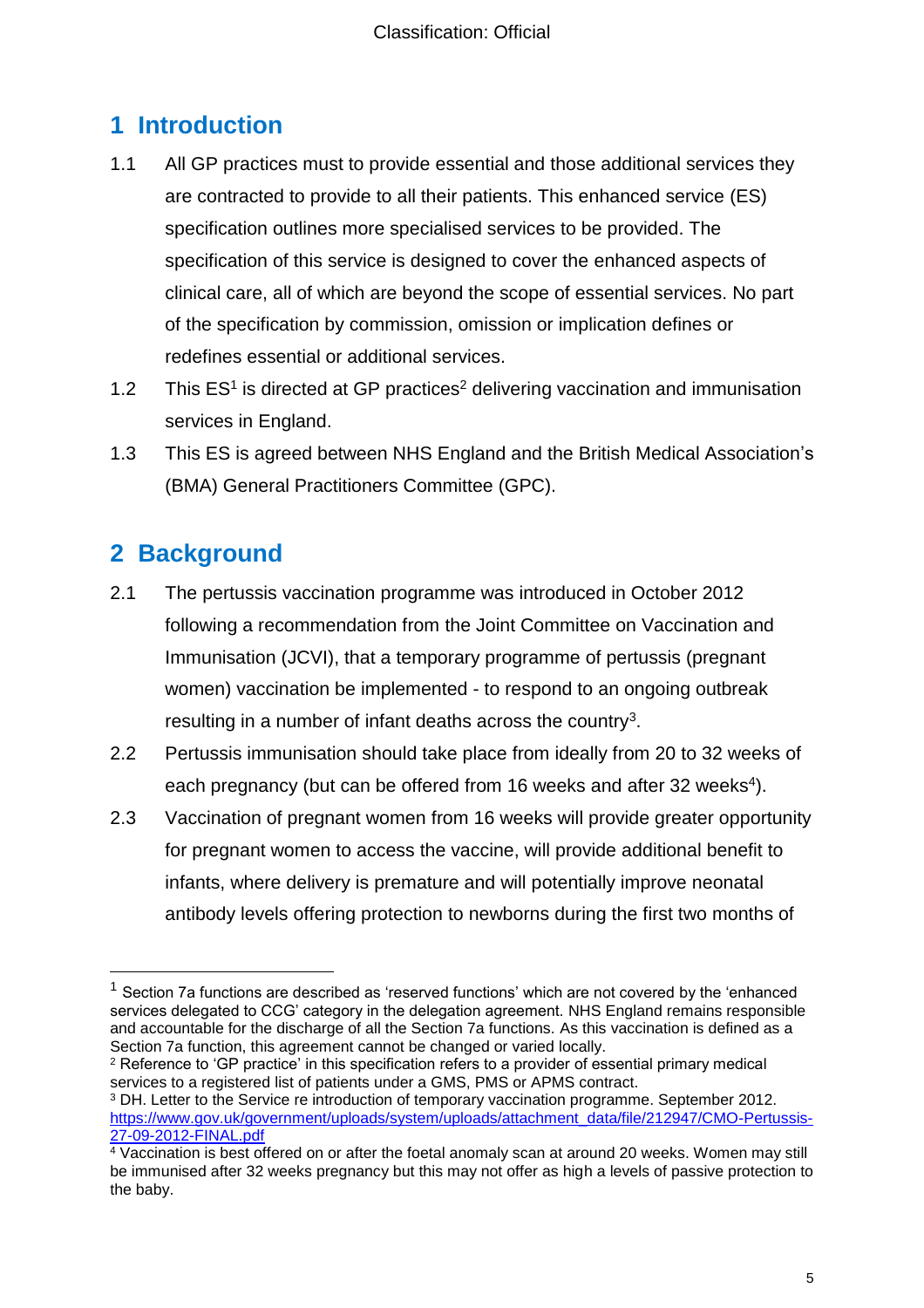life when the risk of complications from pertussis are greatest and before infants can be directly protected through routine vaccination. See section 5.

- 2.4 The recommended vaccine(s) for this programme is Boostrix®-IPV (containing diphtheria, tetanus, acellular pertussis and inactivated polio antigens – dTaP/IPV. If Boostrix®-IPVis is not available, Repevax® (dTaP/IPV) may be used as an alternative. Vaccines for this programme can be ordered via ImmForm.
- 2.5 Further information about the immunisation programme can be found in "Vaccination against pertussis (whooping cough) for pregnant women information for healthcare professionals"<sup>5</sup> . Details on background to the programme can be found in the tripartite letter dated 10 May 2013<sup>6</sup>.
- 2.6 Further details on the background, dosage, timings and administration of the vaccination can be found in the Green Book<sup>7</sup>.

# <span id="page-5-0"></span>**3 Aims**

- 3.1 The aim of this ES is to support commissioners in commissioning pertussis vaccination from GP practices, in order to prevent cases of the disease and deaths in infants. Pertussis vaccination will boost immunity in women so that pertussis antibodies are passed from mother to baby to passively protect infants in the first months of life (before they receive their routine childhood immunisations from aged two months). It is important for all women to be offered the pertussis vaccine during **each** pregnancy.
- 3.2 The vaccine has been shown to be both safe in pregnancy**<sup>8</sup>** and 91-92 per

 $\overline{a}$ <sup>5</sup> Vaccination against pertussis (whooping cough) for pregnant women. [https://www.gov.uk/government/publications/vaccination-against-pertussis-whooping-cough-for](https://www.gov.uk/government/publications/vaccination-against-pertussis-whooping-cough-for-pregnant-women)[pregnant-women](https://www.gov.uk/government/publications/vaccination-against-pertussis-whooping-cough-for-pregnant-women)

<sup>&</sup>lt;sup>6</sup> DHSC. Letter to the Service re extension of temporary vaccination programme. May 2013. [https://www.gov.uk/government/uploads/system/uploads/attachment\\_data/file/197839/130510\\_Pertus](https://www.gov.uk/government/uploads/system/uploads/attachment_data/file/197839/130510_Pertussis_continuation_letter_FINAL.pdf) [sis\\_continuation\\_letter\\_FINAL.pdf](https://www.gov.uk/government/uploads/system/uploads/attachment_data/file/197839/130510_Pertussis_continuation_letter_FINAL.pdf)

<sup>7</sup> Green Book. [https://www.gov.uk/government/collections/immunisation-against-infectious-disease](https://www.gov.uk/government/collections/immunisation-against-infectious-disease-the-green-book)[the-green-book](https://www.gov.uk/government/collections/immunisation-against-infectious-disease-the-green-book)

<sup>8</sup> Donegan K, King B, Bryan P. 2014. Safety of pertussis vaccination in pregnant women in UK: observational study, BMJ 2014;349:g4219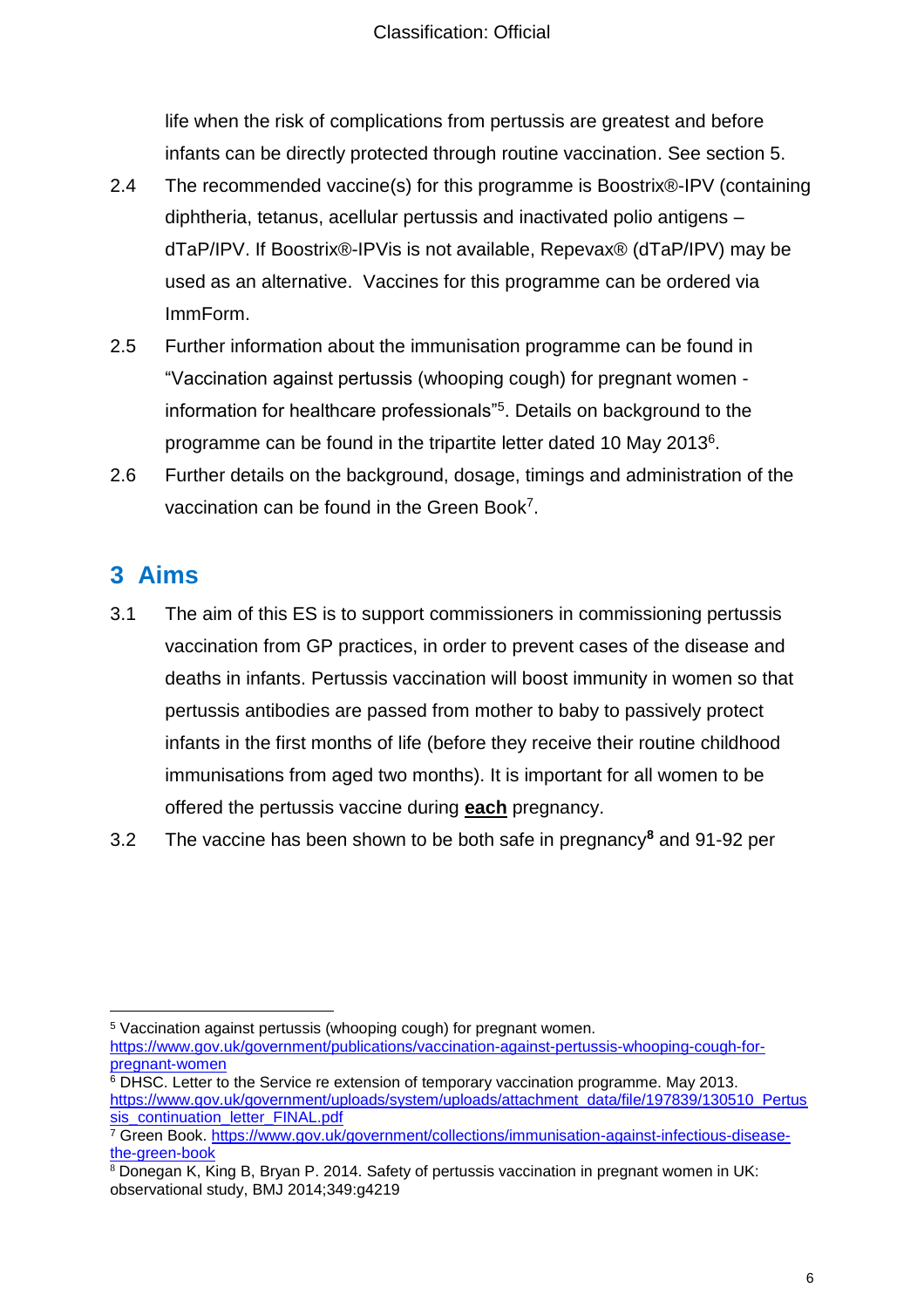cent**<sup>9</sup>**,**<sup>10</sup>** effective in preventing pertussis infection in babies whose mothers were immunised at least one week prior to delivery. It is therefore important that all pregnant women are offered the vaccine at the appropriate stage of **each** pregnancy i.e. 16 to 32 weeks.

## <span id="page-6-0"></span>**4 Process**

- 4.1 This ES begins on 1 April 2019 until 31 March 2020.
- 4.2 Commissioners will invite GP practices to participate in this ES before 30 April 2019. Practices who participate in this ES must respond to the commissioners' offer no later than 30 June 2019. The agreement should be recorded in writing with their commissioner.
- 4.3 Payment and activity recording will be managed by the Calculating Quality Reporting Service (CQRS)<sup>11</sup> and participating practices must sign-up to CQRS at the same time they accept the offer to participate in the ES – no later than 30 June 2019<sup>12</sup>.

# <span id="page-6-1"></span>**5 Service specification<sup>13</sup>**

- 5.1 The requirements for GP practices participating in the ES are outlined within this section.
- 5.2 **Offer and (where accepted) provide pertussis vaccination** to all eligible patients registered at the GP practice; unless contra-indicated.
	- a. Eligible patients are those who:
		- i. are registered patients,
		- ii. pregnant women who reach, or were already at the  $16<sup>th</sup>$  week of their pregnancy at the time of vaccination.

The contractor is required to offer vaccination between 16 to 32

 $\overline{a}$ <sup>9</sup> Amirthalingam G, Andrews N, Campbell H, Ribeiro S, Kara E, Donegan K, et al. Effectiveness of maternal pertussis vaccination in England: an observational study. The Lancet, Volume 384, Issue 9953. Pages 1521-1528. 25 October 2014.

<sup>&</sup>lt;sup>10</sup> Dabrera G Amirthalingam G, Andrews N, Campbell H, Ribeiro S, Kara E, Fry N, Ramsay M. A casecontrol study to estimate the effectiveness of maternal pertussis vaccination in protecting newborn infants in England and Wales. 2012/13. Clinical Infectious Diseases. 19 October 2014.

<sup>11</sup> Guidance relating to CQRS and GPES will be provided by NHS Digital when services are updated.

<sup>&</sup>lt;sup>12</sup> Practices will be required to sign-up to CQRS in order for payment to be calculated and processed.

<sup>&</sup>lt;sup>13</sup> Commissioners and practices should ensure they have read an understood all sections of this document as part of the implementation of this programme and to ensure accurate payment.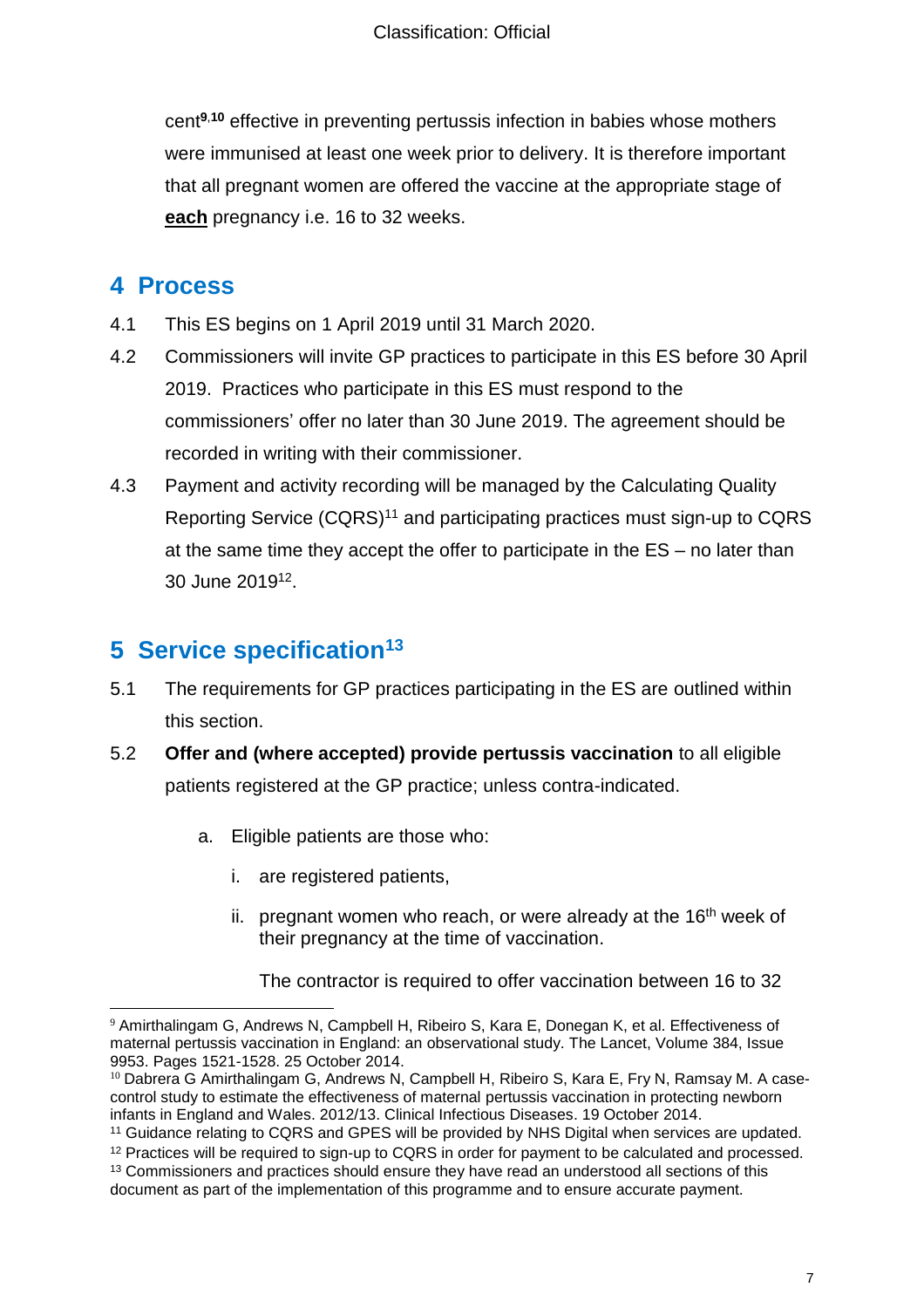weeks of pregnancy, ideally between 20 and 32 weeks. The optimal time is from 16 weeks pregnancy, or soon after, to maximise transplacental transfer of antibodies to the unborn child. Pregnant women who miss vaccination and are beyond week 32 of pregnancy should be offered immunisation<sup>14</sup>.

- b. Immunisation is contra-indicated where the patient has previously had a confirmed anaphylactic reaction to a previous dose of the vaccine, or to any component of the vaccine.
- c. Vaccination must be delivered during the period of this ES, namely between 1 April 2019 and 31 March 2020.
- 5.3 **Vaccination must be with the appropriate vaccine and dosage. Contractors may also offer vaccination to new mothers (up to two months after the birth of the baby) who missed the opportunity to be vaccinated** during pregnancy to reduce the risk of the mother contracting pertussis in the post-partum period and therefore prevent her from infecting her infant.
- 5.4 **Produce and maintain a satisfactory register of all eligible pregnant women on the contractor's registered list during each financial year of the programme.** Simple registers of pregnant women are all that is required, although these will need to be updated regularly to capture the target population and record the estimated due date (EDD) so it is known when they are eligible for vaccination.
- 5.5 **GP practices will need to decide on the best mechanisms to contact all eligible pregnant women on the contractor's register to maximise uptake.**  They will particularly need to consider how to contact women who are solely in the care of a midwife or hospital consultant.
- 5.6 **Liaise with and inform all eligible pregnant women of the benefits of being immunised, making full use of all publicity and information materials available for national/local campaigns.** Health professionals should ensure that appropriate information and advice about the pertussis vaccine is given to each pregnant woman who attends an immunisation session and be given reasonable opportunity to discuss any concerns before

 $\overline{a}$ 

<sup>14</sup> Vaccination is best offered on or after the foetal anomaly scan at around 20 weeks. Women may still be immunised after week 32 but this may not offer as high a level of passive protection to the infant. Vaccination late in pregnancy may, directly protect the mother against disease and thereby reduce the risk of exposure to her infant. GP practices should aim to immunise eligible patients in weeks 16 to 32.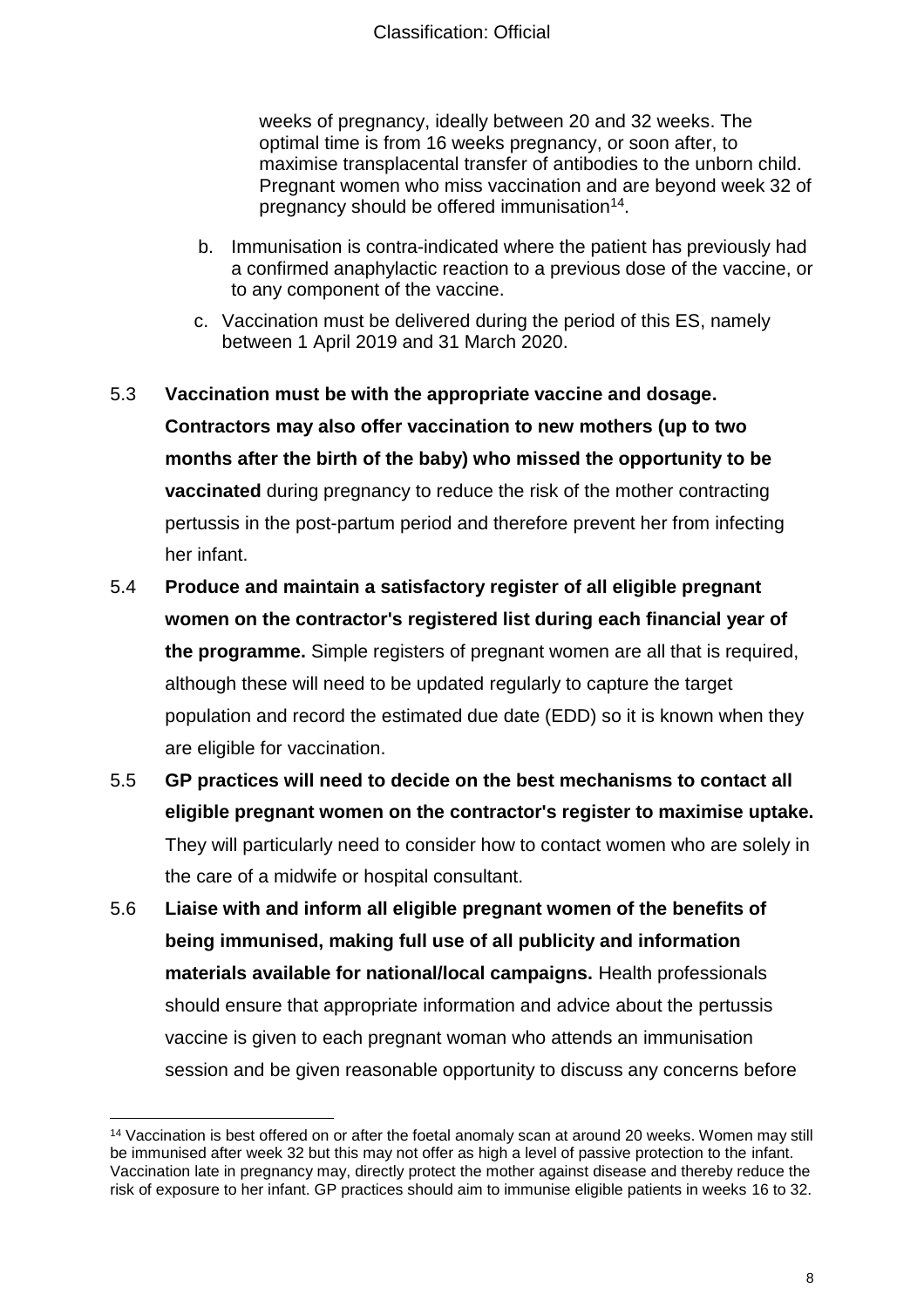being immunised.

# 5.7 **Take all reasonable steps to ensure that the medical records of patients receiving the pertussis immunisation are kept up-to-date with regard to the immunisation status** and in particular, include:

- a. any refusal of an offer of immunisation.
- b. where an offer of immunisation was accepted and:
	- i. details of the consent to the immunisation (including persons that have consented on the patient's behalf and that person's relationship to the patient must also be recorded),
	- ii. the batch number, expiry date and title of the vaccine,
	- iii. the date of administration,
	- iv. where two vaccines are administered in close succession the route of administration and the injection site of each vaccine,
	- v. any contra-indication to the vaccination or immunisation,
	- vi. any adverse reactions to the vaccination or immunisation<sup>15</sup>.

### 5.8 **Ensure that all healthcare professionals who are involved in administering the vaccine have:**

- a. referred to the clinical guidance available.
- b. the necessary experience, skills and training, including training with regard to the recognition and initial treatment of anaphylaxis.

# 5.9 **Ensure that all vaccine ordering is conducted in line with national guidance,** including adherence to any limits on stocks to be held at any one time.

#### 5.10 **Ensure that all vaccines are stored in accordance with the**

**manufacturer's instructions** and that all refrigerators in which vaccines are stored have a maximum/minimum thermometer and that the readings are taken and recorded from that thermometer on all working days and that appropriate action is taken when readings are outside the recommended temperature.

#### 5.11 **Services will be accessible, appropriate and sensitive to the needs of all**

<sup>15</sup> This should be reported via the yellow card scheme.<https://yellowcard.mhra.gov.uk/>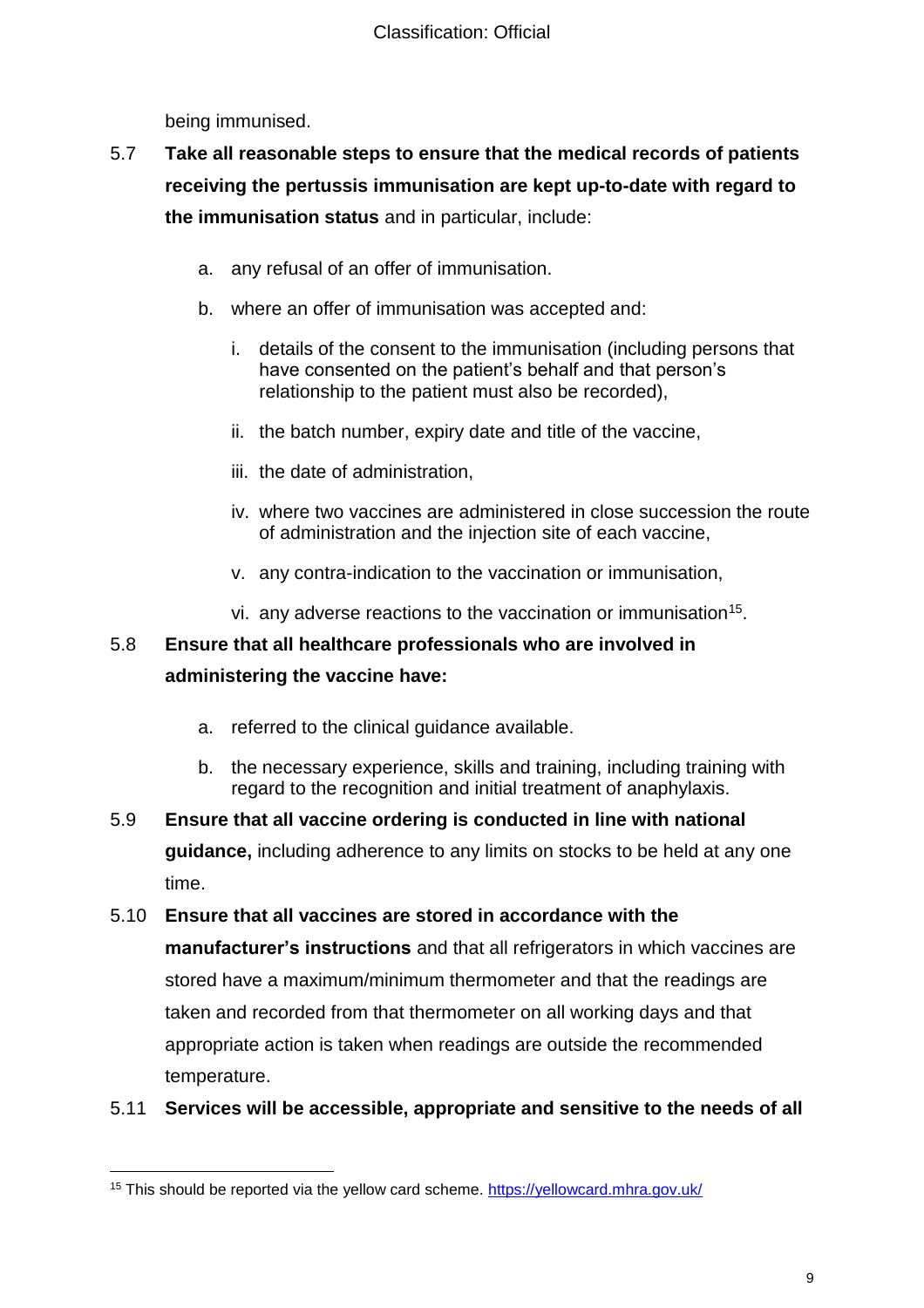**service users.** No eligible patient shall be excluded or experience particular difficulty in accessing and effectively using this ES due to protected characteristics as outlined in the Equality Act (2010) – this includes race, gender, disability, sexual orientation, trans status, religion and/or age.

- 5.12 **Providers will monitor and report activity information via ImmForm<sup>16</sup> on a monthly basis.** The activity information shall include a monthly count of all eligible patients who received a vaccination in the relevant month. This information will be used by NHS England and Public Health England for monitoring uptake achievement and national reporting.
- 5.13 GP practices should take reasonable steps to ensure that the patient records of all pregnant women in their practice have the following fields completed to ensure that the relevant records are included in the collection:
	- a. The expected date of delivery;
	- b. date of receipt of a pertussis-containing vaccine at or after week 16 of pregnancy, regardless of the setting where the vaccine was administered; and
- 5.14 **Practices who agree to participate in this ES must indicate acceptance on CQRS** to enable CQRS to calculate the monthly payment achievement data via manually entered data.
- 5.15 **Practices must input data manually into CQRS until GPES is available.**  The clinical codes which must be used to record activity are available in the document "Technical requirements for 2019/20 GMS contract changes"<sup>17</sup> .
- 5.16 **Where the patient has indicated they wish to receive the vaccination but is physically unable to attend the practice** (for example is housebound) the practice must make all reasonable effort to ensure the patient is vaccinated.

# <span id="page-9-0"></span>**6 Monitoring**

l

6.1 Commissioners will monitor services and calculate payments under this ES using CQRS, wherever possible. GPES will provide information, using the

<sup>16</sup> PHE. Pre-natal pertussis vaccine uptake surveys. 2014.

[https://www.gov.uk/government/uploads/system/uploads/attachment\\_data/file/347085/2902749\\_PHE\\_](https://www.gov.uk/government/uploads/system/uploads/attachment_data/file/347085/2902749_PHE_PertussisVaccination_acc.pdf) [PertussisVaccination\\_acc.pdf](https://www.gov.uk/government/uploads/system/uploads/attachment_data/file/347085/2902749_PHE_PertussisVaccination_acc.pdf)

<sup>&</sup>lt;sup>17</sup> NHS England. Technical requirements for 2019/20 GMS contract changes. <https://www.england.nhs.uk/gp/gpfv/investment/gp-contract/>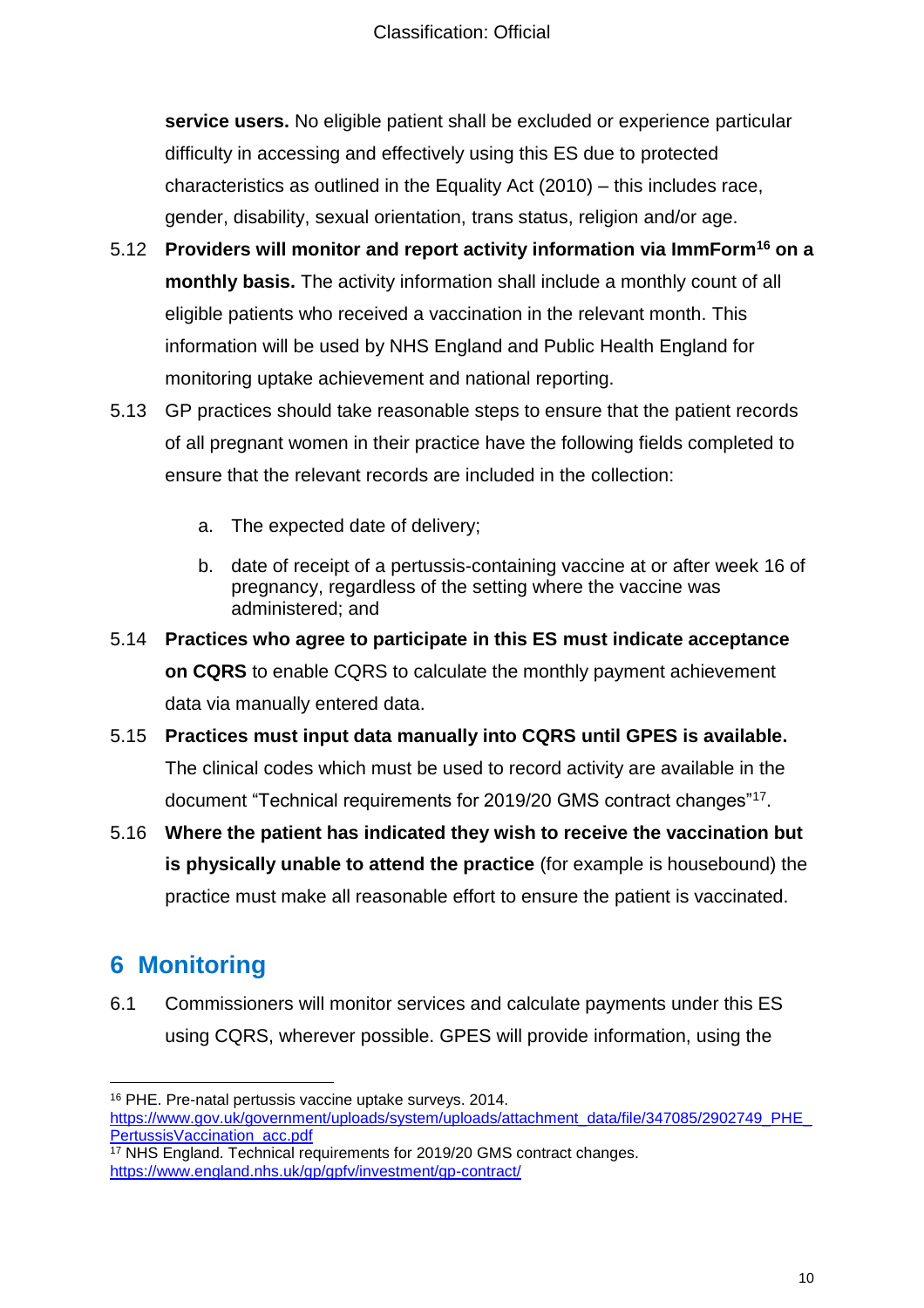#### Classification: Official

defined clinical codes, on the number of patients on the practices registered list, who are pregnant women who reach, or were already at the  $16<sup>th</sup>$  week of their pregnancy at the time of vaccination and who are recorded as being vaccinated against pertussis during the period 1 April 2019 to 31 March 2020.

- 6.2 If automated collection via GPES is not available for any reason, Practices must manually input data into CQRS, until such time as GPES<sup>18</sup> is available again. For information on how to manually enter data into CQRS, see the NHS Digital website<sup>19</sup>. Alternatively, Practices may choose to wait until the automated collection is available again and claim payment later.
- 6.3 When GPES is available, each GPES data collection will capture data for all counts and report on activities from the start of the reporting period e.g. 1 April to the end of the relevant reporting month. The reporting month will be the month prior to the month in which the collection is run e.g. if the collection month is May, the reporting month will be April.
- 6.4 When collections begins, GPES will provide to CQRS the monthly counts.
- 6.5 The 'Technical requirements document' contains the payment, management information and cohort counts and the clinical codes $20$  which are required for this service. The clinical codes will be used as the basis for the GPES data collection, which will allow CQRS to calculate payment and support the management information collections, when available. Practices should use the relevant clinical codes or re-code if necessary, only those included in this document and the supporting Business Rules

[\(http://content.digital.nhs.uk/qofesextractspecs\)](http://content.digital.nhs.uk/qofesextractspecs) will be acceptable to allow CQRS to calculate achievement and payment, and for commissioners to audit payment and service delivery. Practices will therefore need to ensure that they use the relevant codes from the beginning of this service and re-code patients where necessary.

6.6 Supporting Business Rules will be published on the NHS Digital website<sup>21</sup>. Commissioners and practices should refer to these for the most up-to-date information on management information counts, clinical codes.

l

<sup>18</sup> When GPES becomes available it will be communicated via the NHS Digital.

<sup>19</sup> NHS Digital.<https://digital.nhs.uk/article/279/General-Practice-GP-collections>

<sup>&</sup>lt;sup>20</sup> Please note that the code descriptions in clinical systems may not exactly match the guidance text.

<sup>21</sup> NHS Digital.<http://content.digital.nhs.uk/qofesextractspecs>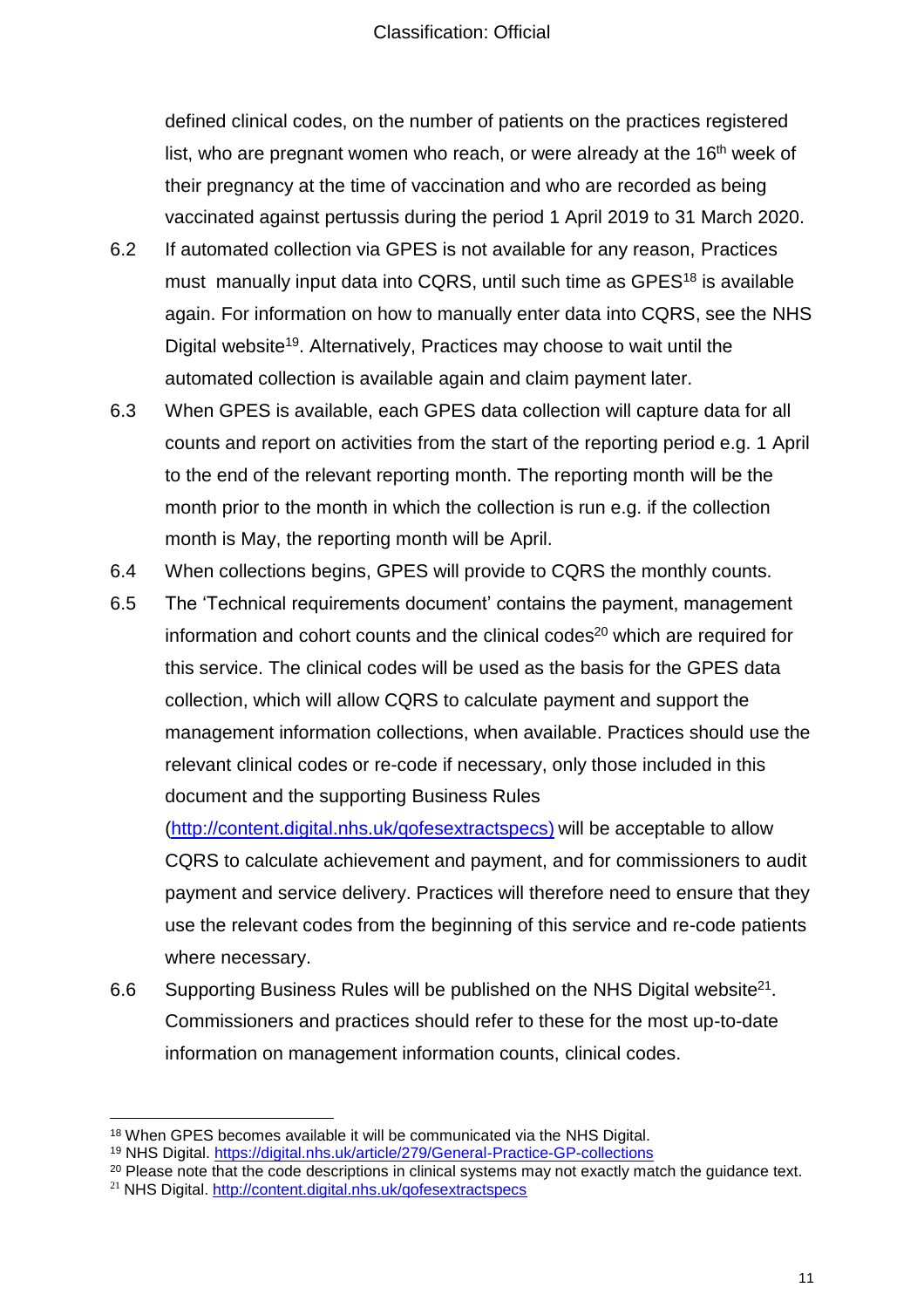# <span id="page-11-0"></span>**7 Payment and validation**

- 7.1 Claims for payments for this programme should be made monthly, after the final completing dose has been administered. Where claims are entered manually, this should be within 12 days of the end of the month when the completing dose was administered. Where there is an automated data collection, there is a five day period following the month end to allow practices to record the previous month's activity before the collection occurs. Activity recorded after the collection period is closed (five days), will not be collected and recorded on CQRS. Practices must ensure all activity is recorded by the cut-off date to ensure payment.
- 7.2 Payment will be made by the last day of the month following the month in which the practice validates and commissioners approve the payment.
- 7.3 Payments will begin provided that the GP practice has manually entered and declared achievement, or GPES<sup>22</sup> has collected the data and the practice has declared such data<sup>23</sup>. The first payment processed will include payment for the same period.
- 7.4 Practices who wish to participate in this ES must sign up to CQRS no later than 30 June 2019.
- 7.5 Payment is available to participating GP practices under this ES as an item of service payment of £10.06 per dose to eligible patients in accordance with the 'Service specification section' and provisions within this ES specification.
- 7.6 GP practices will only be eligible for payment for this ES in circumstances where all of the following requirements have been met:
	- a. The GP practice is contracted to provide vaccine and immunisations as part of additional services.
	- b. All patients in respect of whom payments are being claimed were on the GP practice's registered list at the time the vaccine was administered and all of the following apply:
		- i. The GP practice administered the vaccine to all patients in respect of whom the payment is being claimed.
		- ii. All patients in respect of whom payment is being claimed were

l <sup>22</sup> See 'Process' section for information relating to sign-up and automated collection.

<sup>&</sup>lt;sup>23</sup> Practices are reminded that they are responsible for checking their 'achievement' is accurate before they 'declare' it on CQRS.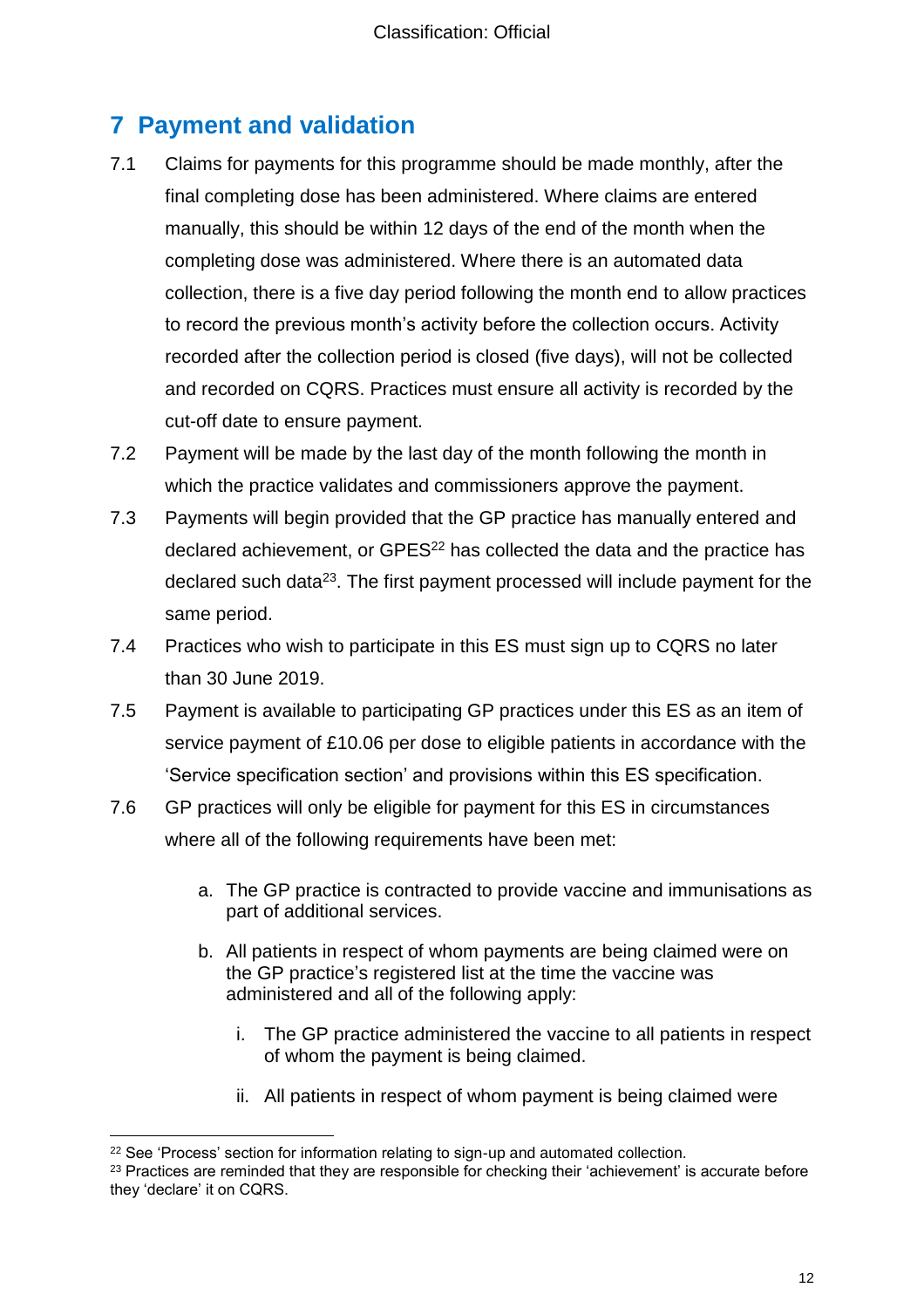within the cohort (as per the service specification section) at the time the vaccine was administered.

- iii. The GP practice did not receive any payment from any other source or under any other programme in respect of the vaccine (should this be the case, then the commissioner may reclaim any payments as set out in the annex).
- iv. The GP practice submits the claim within six months<sup>24</sup> of administering the vaccine (commissioners may set aside this requirement if it considers it reasonable to do  $\sigma^{25}$ ).
- 7.7 As the vaccine is centrally supplied, no claim for reimbursement of vaccine costs or personal administration fee apply.
- 7.8 Commissioners are responsible for post payment verification. This may include auditing claims of practices to ensure that they meet the requirements of this ES.
- 7.9 Administrative provisions relating to payments under this ES are set out in the Annex.

l

<sup>&</sup>lt;sup>24</sup> Consistent with payment claims for other vaccination programmes which are covered by the SFE  $25$  By exception only, for example where payment processes are made manually without CQRS and take longer to complete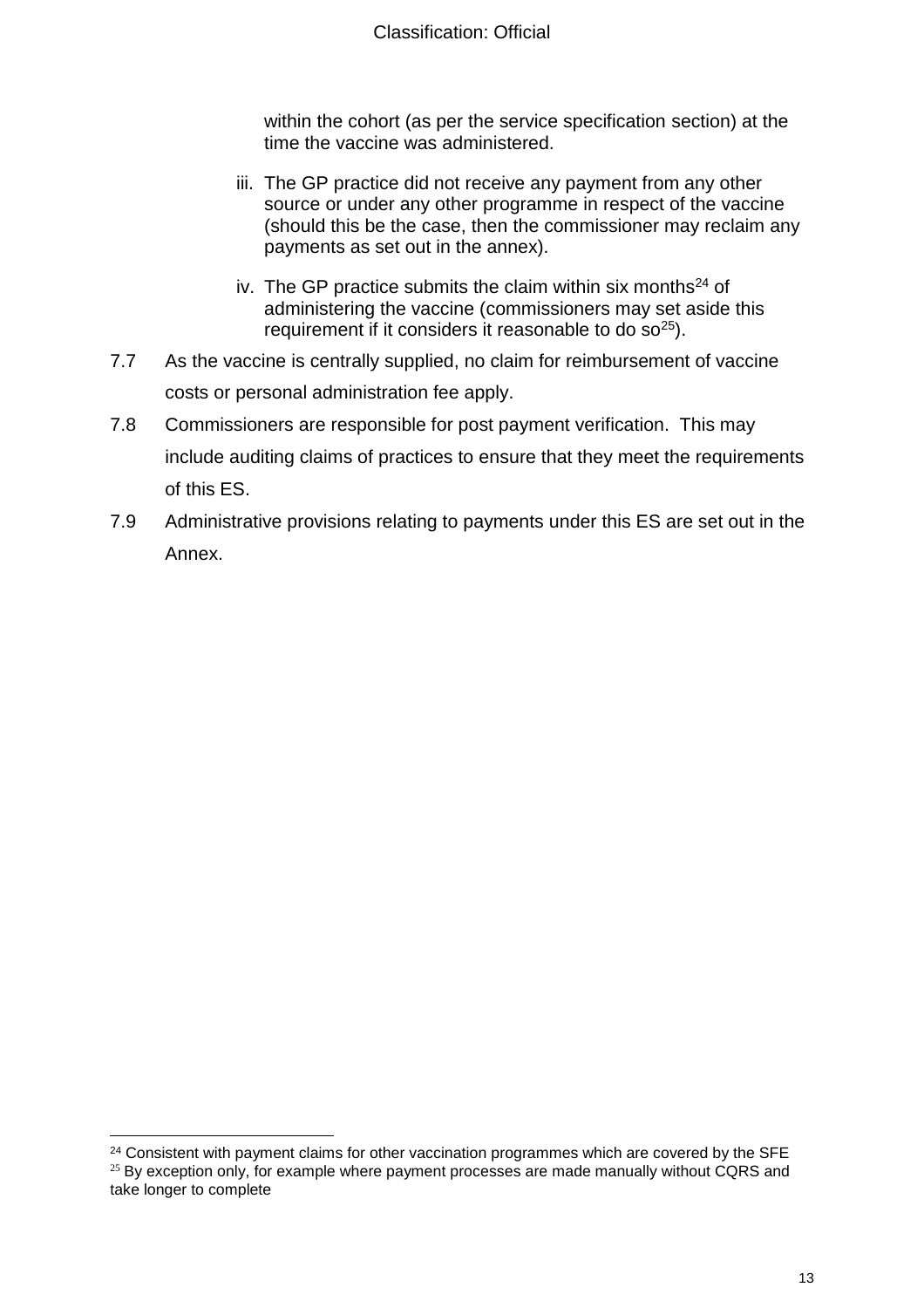# <span id="page-13-0"></span>**Annex. Administrative provisions relating to payments under the ES for pertussis (pregnant women) vaccination programme**

- 1. Payments under this ES are to be treated for accounting and superannuation purposes as gross income of the GP practice in the financial year.
- 2. Claims for payments for this programme should be made monthly, after the final completing dose has been administered. Where claims are entered manually, this should be within 12 days of the end of the month when the completing dose was administered. Where there is an automated data collection, there is a five day period following the month end to allow practices to record the previous month's activity before the collection occurs. Activity recorded after the collection period is closed (five days), will not be collected and recorded on CQRS. Practices must ensure all activity is recorded by the cut-off date to ensure payment.
- 3. Payment will be made by the last day of the month following the month in which the practice validates and commissioners approve the payment.
- 4. Payment under this ES, or any part thereof, will be made only if the GP practice satisfies the following conditions:
	- a. the GP practice must make available to commissioners any information under this ES, which the commissioner needs and the GP practice either has or could be reasonably expected to obtain,
	- b. the GP practice must make any returns reasonably required of it (whether computerised or otherwise) to the payment system or CQRS, and do so promptly and fully; and,
	- c. all information supplied pursuant to or in accordance with this paragraph must be accurate.
- 5. If the GP practice does not satisfy any of the above conditions, commissioners may, in appropriate circumstances, withhold payment of any, or any part of, an amount due under this ES that is otherwise payable.
- 6. If a commissioner makes a payment to a GP practice under this ES and:
	- a. the contractor was not entitled to receive all or part thereof, whether because it did not meet the entitlement conditions for the payment or because the payment was calculated incorrectly (including where a payment on account overestimates the amount that is to fall due);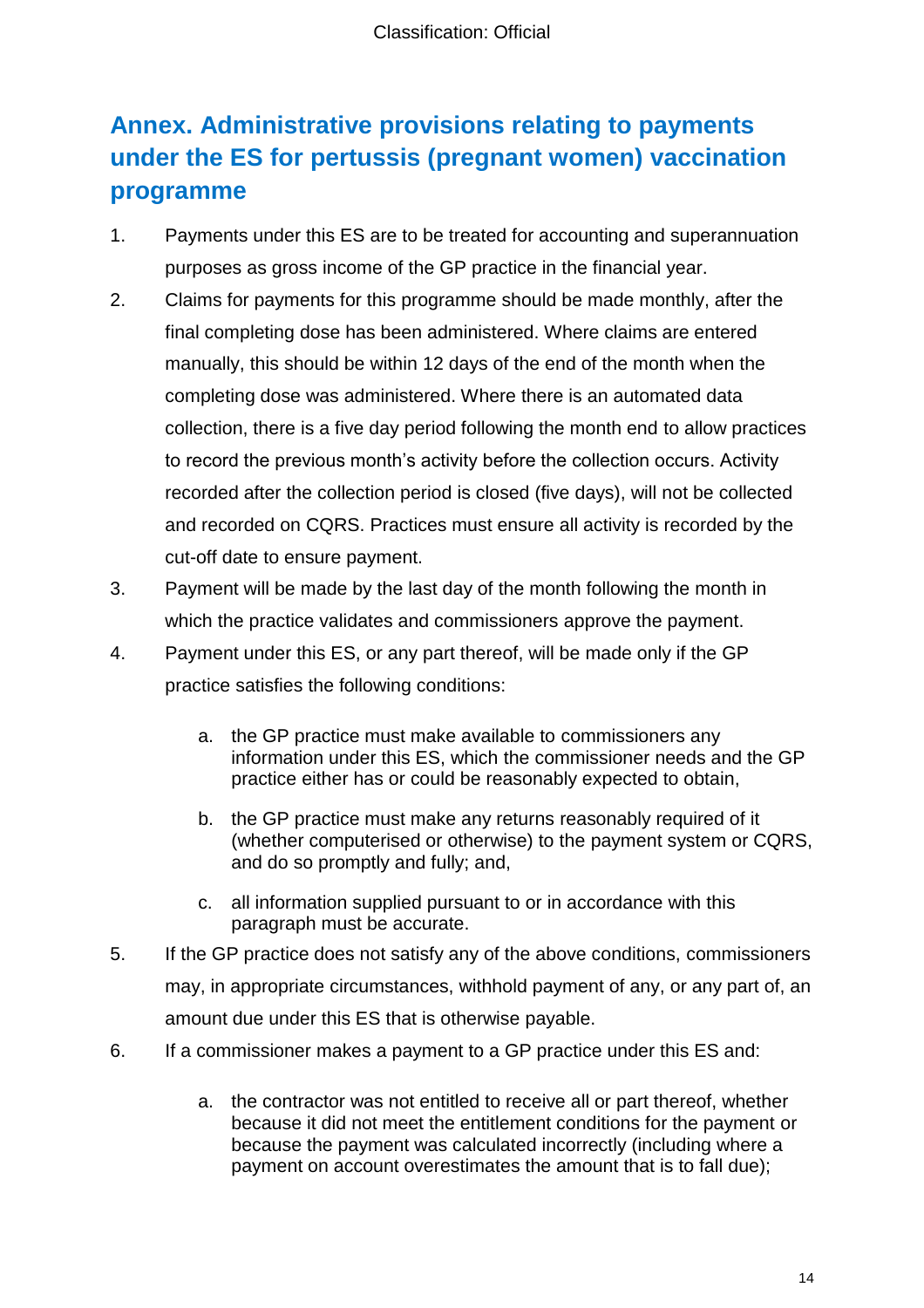- b. the commissioner was entitled to withhold all or part of the payment because of a breach of a condition attached to the payment, but is unable to do so because the money has already been paid; or
- c. the commissioner is entitled to repayment of all or part of the money paid,

commissioners may recover the money paid by deducting an equivalent amount from any payment payable to the GP practice, and where no such deduction can be made, it is a condition of the payments made under this ES that the contractor must pay to the commissioner that equivalent amount.

7. Where the commissioner is entitled under this ES to withhold all or part of a payment because of a breach of a payment condition, and the commissioner does so or recovers the money by deducting an equivalent amount from another payment in accordance with paragraphs 5 and 6 of this annex, it may, where it sees fit to do so, reimburse the contractor the amount withheld or recovered, if the breach is cured.

# **Provisions relating to GP practices that terminate or withdraw from this ES prior to 31 March 2020 (subject to the provisions below for termination attributable to a GP practice split or merger)**

- 8. Where a GP practice has entered into this ES but its primary medical care contract subsequently terminates or the GP practice withdraws from the ES prior to 31 March 2020, the GP practice is entitled to a payment in respect of its participation if such a payment has not already been made, calculated in accordance with the provisions set out below. Any payment calculated will fall due on the last day of the month following the month during which the GP practice provides the information required.
- 9. In order to qualify for payment in respect of participation under this ES, the GP practice must provide the commissioner with the information in this ES specification or as agreed with commissioners before payment will be made. This information should be provided in writing, within 28 days following the termination of the contract or the withdrawal from the ES agreement.
- 10. The payment due to GP practices that terminate or withdraw from the ES